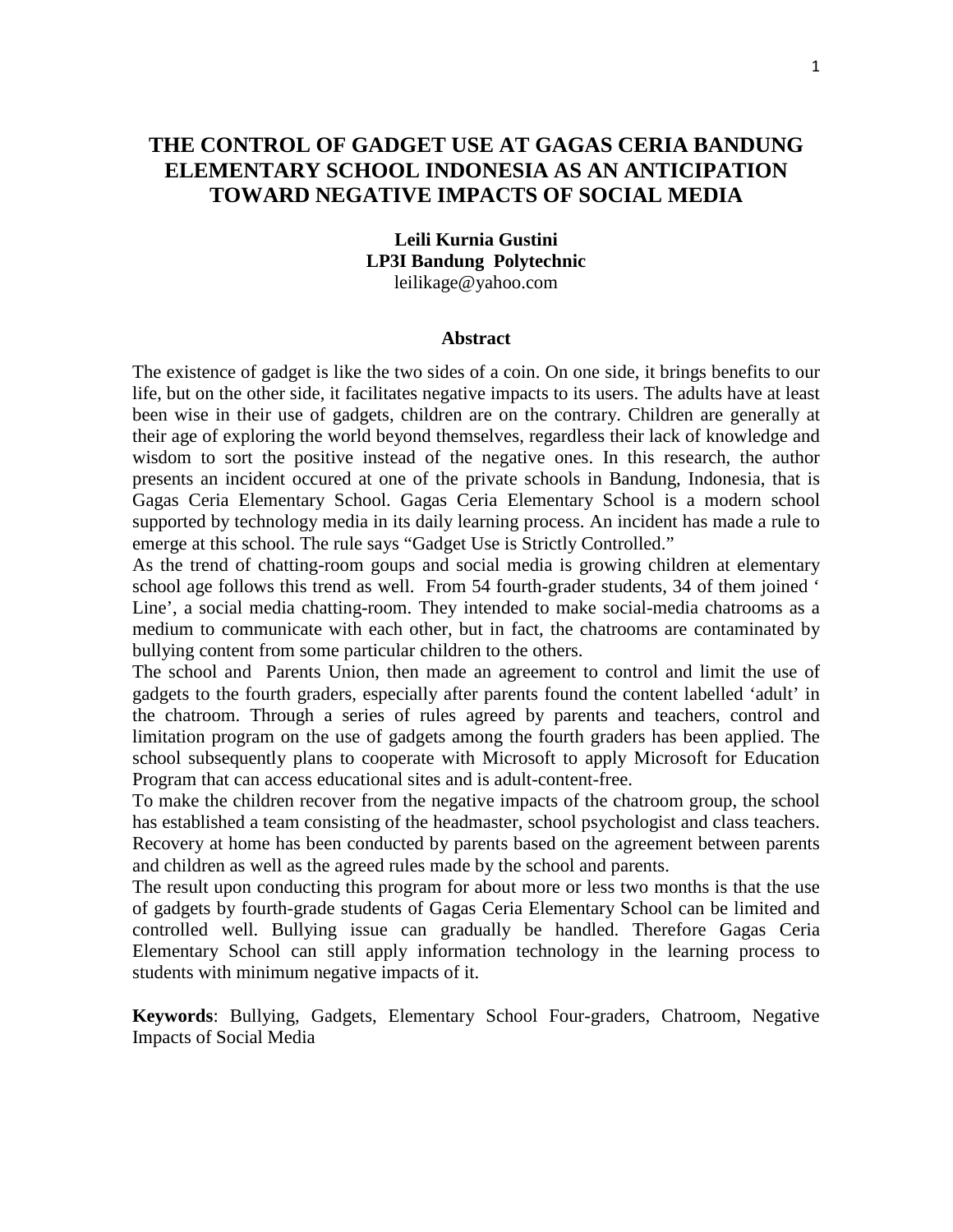#### **Introduction**

The existence of gadget is like the two sides of a coin. It brings benefits on one side, but on the other side, it facilitates negative impacts to the life of its users. Adults are at least wise enough in using gadget, but students are not so. At their age, they generally explore the world outside themselves, with lack of knowledge and wisdom to sort out the positive information from cyber world out of the negative.

Gagas Ceria elementary school is a national private elementary school acreditted A (very good) in Bandung, West Java, Indonesia. By applying Gagas Ceria's local curriculum, combined with international syllabus for subjects such as physics, mathematics, *Health Education*, and English, this modern school has long queue of its prospective students hoping to be enrolled by this school every year, although the monthly admission fee and tuition fee is quite costly.

Gagas Ceria applies learning pattern with high level of discipline in every school activity. Intensive communication is not only conducted between teachers and students, but also with their parents, through various media, either through their monthly meeting, email, regular personal parents-teachers meeting, or regular family day held to strengthen the relationship between schools, students, and parents.

The use of gadget by students is managed by Gagas Ceria. Student-parent communication at school is facilitated well by SD Gagas Ceria. Students can use telephone facility, if necessary, at the school *front office.* Students are not allowed to bring gadgets (cellphones, tablets or laptops) into school area. Exception prevails for students of the fifth and sixth grades to be allowed to bring cellphones with written permit. The letter is written by their parents for some certain reasons and approved by school authority. This permit letter, however, is not so easy to obtain. Cellphones are allowed to be activated only if students are outside school areas and after school hours. Cellphones are strictly prohibited to be activated in classrooms and should be under each owner's supervision.

It was started from a chatroom group "Line" made by four graders. From 54 students of the fourth grade, 34 of them joined the chat room "line". At the beginning, they made the chatroom to communicate with each other. However, the chatroom subsequently became contaminated with bullying content from some particular students. The chatroom used to be conversation about school subjects or homework, but some students started to do *text bullying* (bullying through text sending) to other students. The content of the message was insults and provocations to other students to unfriend the others. Finally, this chattroom activity was found out by a teacher upon incidentally seeing a student's cellphone and as the follow up of parents' report.

In addition to the cyberbullying visible in the group Line, apparently, one student uploaded adult pictures and sent them to some of his friends through private chattroom. A more surprising thing is that the one who did text bullying was a so-called "popular" student in the class.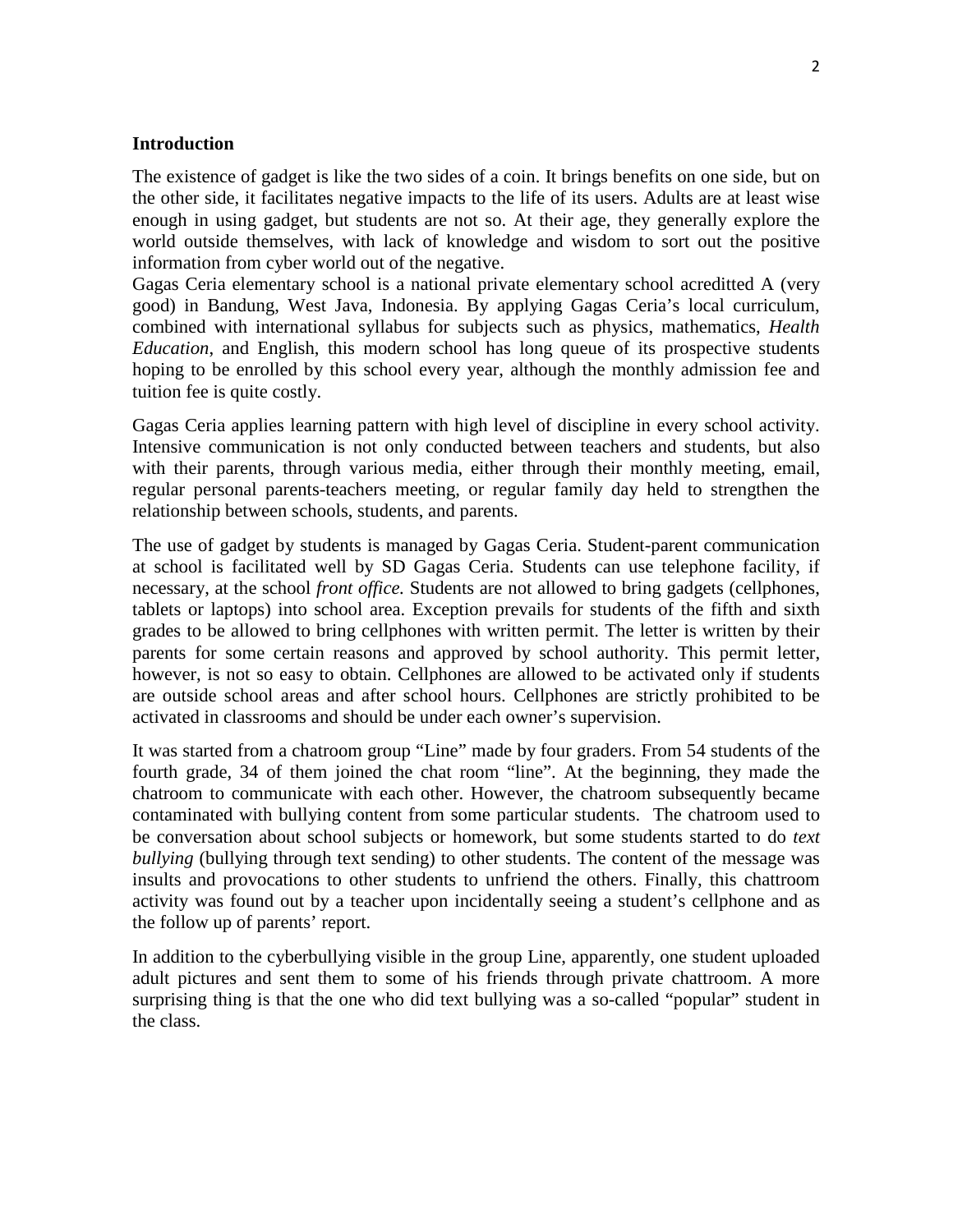Generally, verbal bullying at school can be solved well. Students who get unpleasant conduct from most of their friends can communicate it with their teachers or their class teachers so that the ongoing conflict can be solved immediately.

More-complicated bullying to solve is the case of bullying through media or gadgets they own.

This is harder to control by the school authority as gadgets use is certainly difficult to supervise by the school authority. Bullying problems at school are not yet overcome in the last few years, whereas conflicts have been growing as fast as the development of technology. In traditional bullying (as some experts refer to face-to-facebullying), bullying is still controllable since it is limited to face-to-face interactions. Nowadays, cellphones, social media sites, *chat room* and other forms of technology advancement enable bullying to spread worldwide in cyber world. Bullying in internet or *mobile media* is well known as "cyber bullying".

In this paper, author would discuss the negative impacts of gadgets use by students and how students of SD GagasCeria anticipate those impacts.

#### Research Focus

This research would discuss what has been done by students of SD GagasCeria to anticipate the negative impacts of gadgets use. Researcher studies the cases happened to students of SD GagasCeria as the impacts of gadget use. Translation has been conducted by making partisipatory observation. Researcher has involved in parents community of students using gadgets at SD GagasCeria. The result expected from this research is a recomendation for other party about the control of gadget use in schools as done at this school.

### The Research Purposes are to find out

- 1. Whether or not there is bullying as the impact of gadget use
- 2. Whether or not there is adult content in the daily conversation among students as the impact of gadget use.
- 3. The anticipation conducted by the school authority toward the negative impacts of gadget use.
- 4. The prevention conducted by the school authority toward the negative impacts of gadget use.
- 5. Activities conducted by SD GagasCeria so that gadget use can bring positive impacts.

### **Research Significance**

#### Theoritical Significance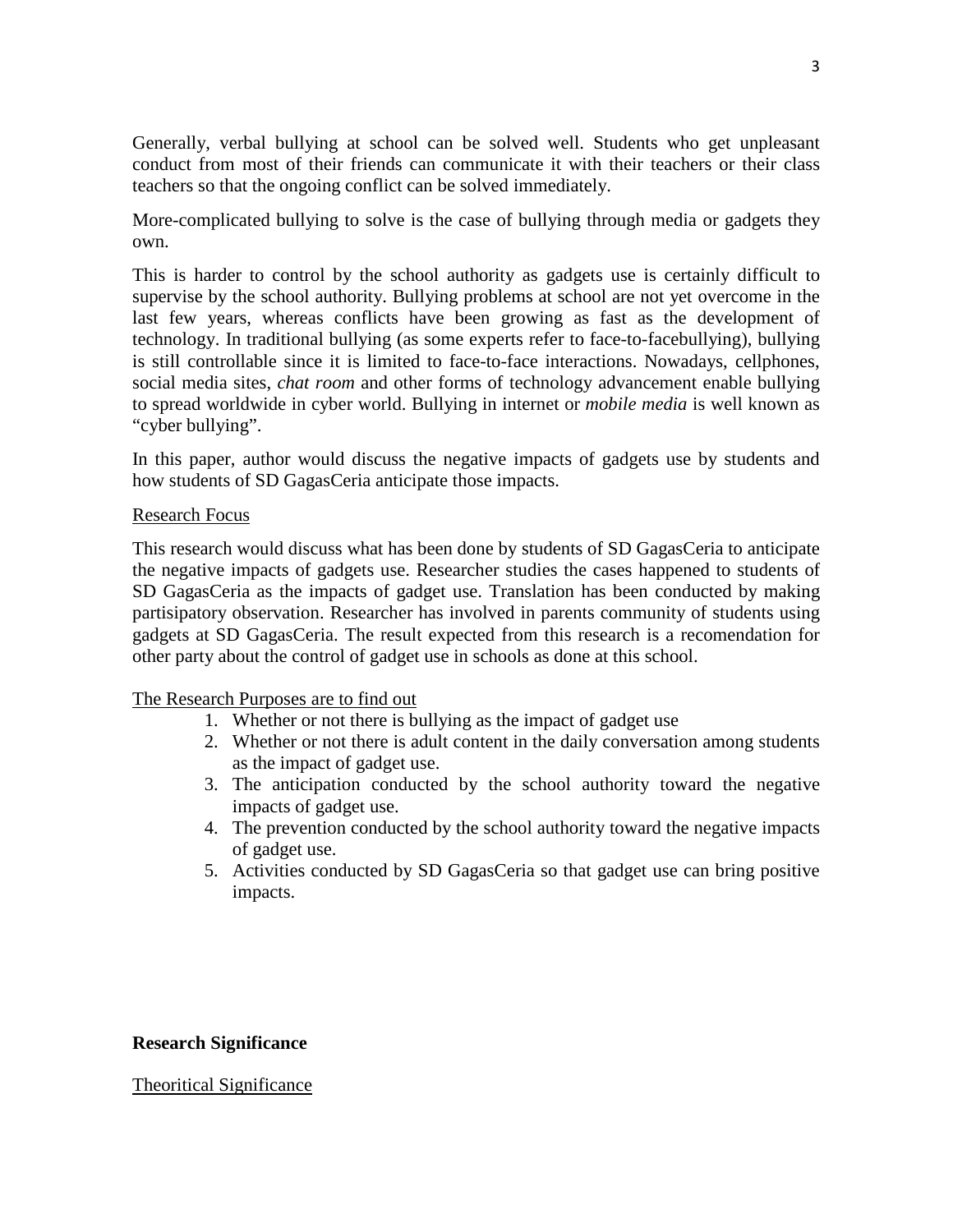This research is expexted to be a significant contribution to the field of communication. This research is also expexted to be a foundation for the development of communication science, especially in the context of the use of new media.

# Practical Significance

- 1. To provide description about the need of control toward the use of gadget to avoid negative impacts.
- 2. To provide suggestion, consideration as well as evaluation to other schools on how to overcome negative impacts of gadget use.

3. To provide suggestion of what activities schools can do to make gadgets use bring positive impacts.

### **Research Method**

In a reserach, method used determines how researcher conducts the research. This research applies qualitative method.

Methodology is a process, principle, and procedure applied in finding out the answer of a problem. In other words, it can be defined as a general approach in discussing research topic (Mulyana, 2002:145).

### Qualitative Research Method

Qualitative approach is expected to have an in-depth explanation of utterance, writing, and act of certain individuals, groups, society, and organization in specific context which can be analysed using a comprehensive holistic perspective (Bogdan dan Taylor, 1992:22).

Qualitative research is aimed to attain a general understanding towards social realities from participants' perspective. Despite having an initial conclusion, the understanding is attained after the analysis of social realities which can be concluded as their general comprehension

### **The Case Study Research Design**

This research is a case study which enables the researcher to get the important points and comprehensive picture of the research field. The researcher has analysed as much data as possible with optimally learning a specific case of the chatroom impact as the use of gadget.

According to Yin (2005:1), the application of case study is generally appropriate in these following situations. First, it is best applied in investigating how and why of an issue. Second, it is sufficient if researcher has a limited opportunity in controlling the studied data. The last one is the study which emphasized in contemporer phenomenon in real life context.

The researcher applied the approach which aimed at comprehending the negative impact of students' use of gadget and its correlation with people in the circle such as students themselves, teachers, and parents. The research was executed in one private elementary school, Gagas Ceria, which happened to be the school of researcher's child. In addition, interview was utilized to the principal, vice principal, and students' parents. It aims at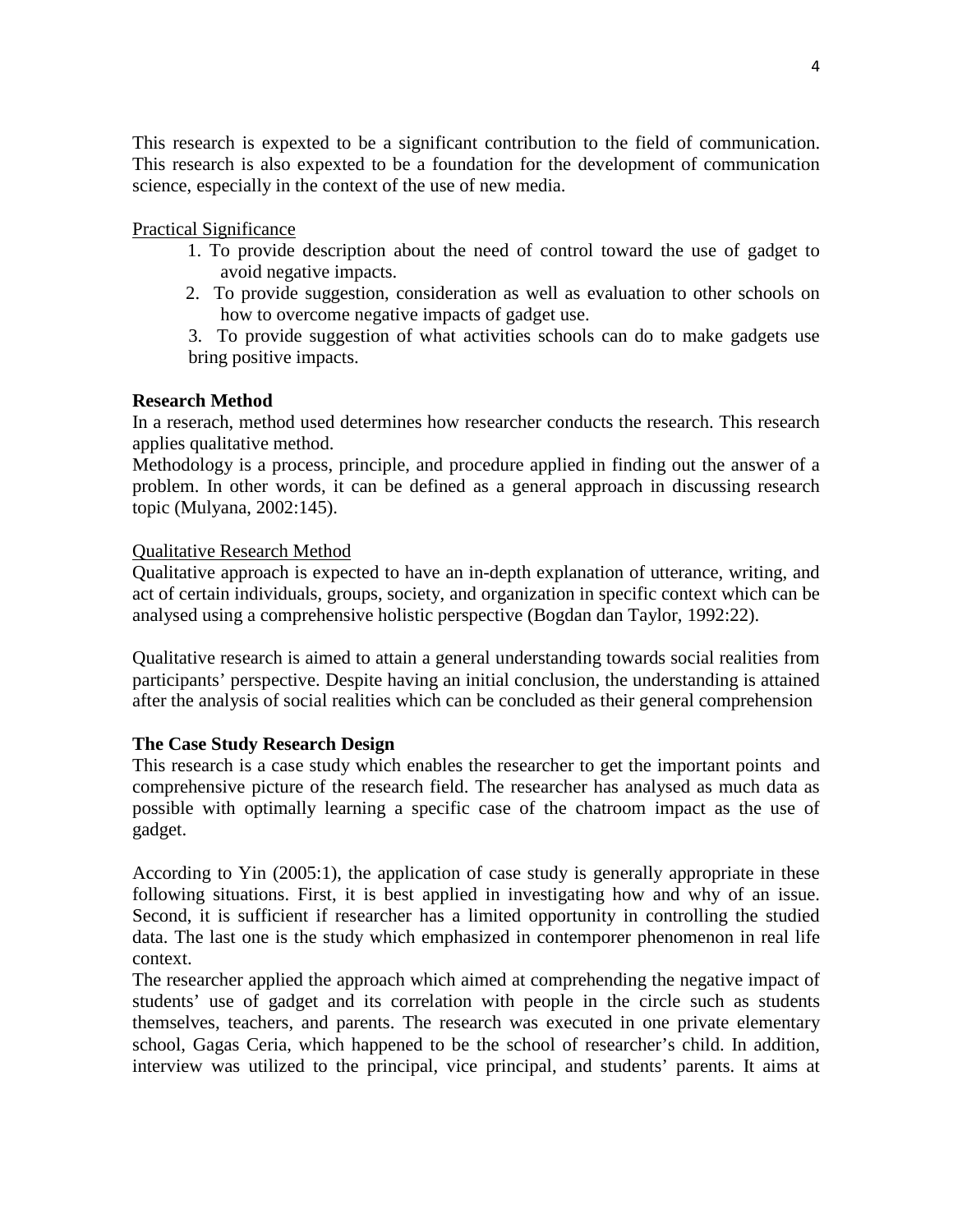investigating how bullying happened, what the effect is , how to prevent it, and how social media can develop its' positive effect.

### **Case Uniqueness**

The uniqueness of a case is generally related with the case itself, historical background, physical setting, case context, (economy, politic, law and aestetic), other cases learnt and information about the case's existence (Salim, 2001:97).

In this research, the uniqueness of the research is about the fact that negative impacts of gadget use to children are unavoidable. The impacts can lead to wider scope and require serious treatment. In the case of SD GagasCeria, the negative impacts of gadget use are cyberbullying done by a group of students to other students and the appearance of adult content uploaded by a small number of students to chatroom group 'Line'. To solve the problem, the school provides counceling for six semesters for the children and training for teachers on how to give good comprehension to students.

# **Data Collection and Sampling**

### Data Collection

Several data is collected such as

- 1. Observation which focus on the background of the case. Researcher is one of the members of fourth grade's Parents Union
- 2. In Depth Interview which executed to parents, students, psychologist, and principal.
- 3. Document Analysis deals with researcher's note and experience.

### Sampling

In order to collect the data, the sampling was applied not only for observation but also interview which involved parents, students, vice principal, principal, and resident psychologist.

### **The Validity of The Data**

Data validity can be achieved through the use of triangulation which enables the data comparison and checking presented as follow:

- 1. To compare the data from observation to interview.
- 2. To compare things that had been said in public to the personal's statement.
- 3. To compare someone's perspective and background to others'.
- 4. To compare the interview result to related document (Moleong, 2007:331).

Additionaly, researcher used not only the perspective from several theorist and other researchers but also the data and documentation from Gagas Ceria.

### **The Site**

The research was executed in Gagas Ceria, Bandung, Jawa Barat, Indonesia. This private elementary school has acreditted A (excellent).

### **Related Studies**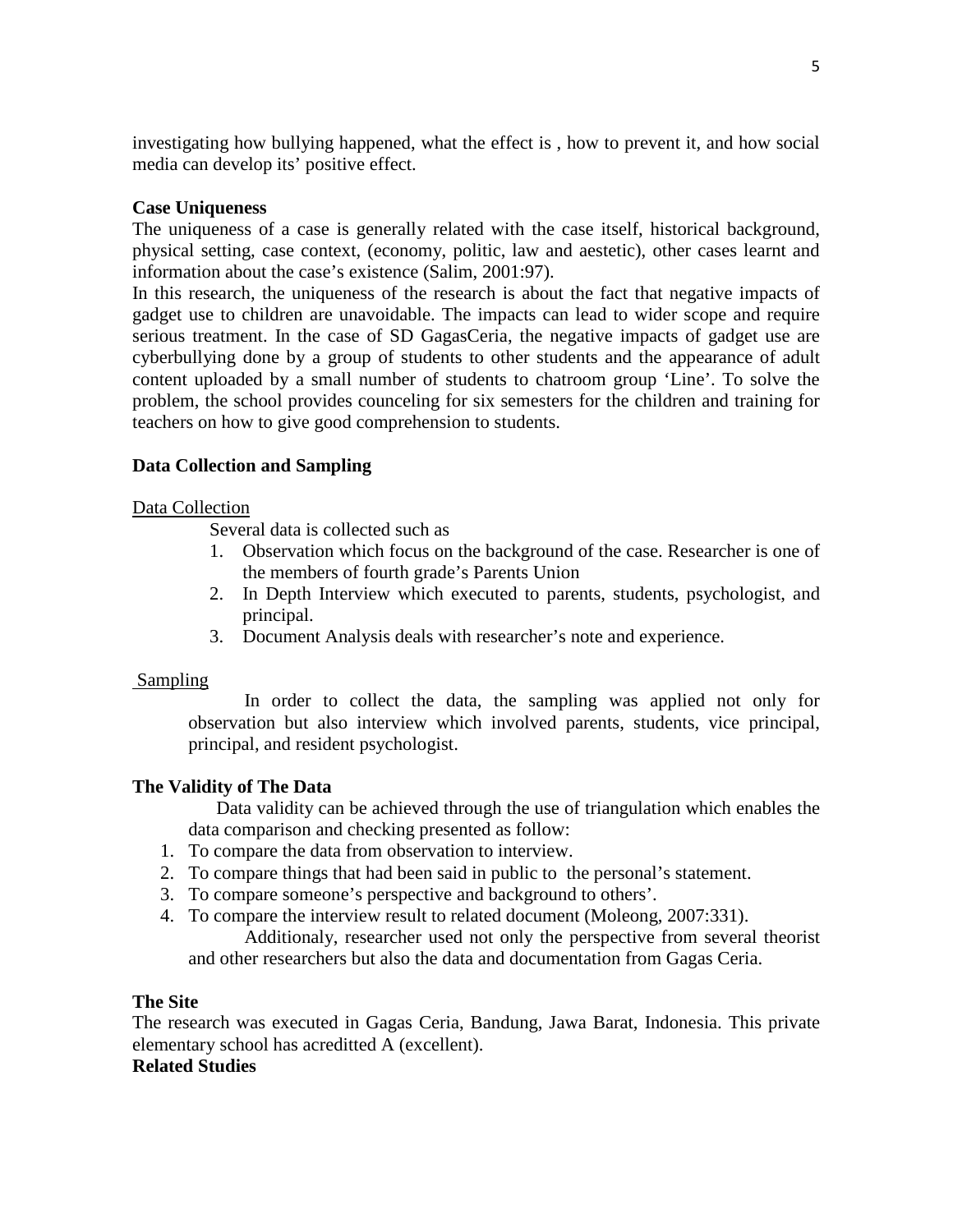- 1. The Impact of Social Media on Children, Adolescents, and Families [\(Gwenn](http://pediatrics.aappublications.org/search?author1=Gwenn+Schurgin+O%27Keeffe&sortspec=date&submit=Submit) Schurgin [O'Keeffe,](http://pediatrics.aappublications.org/search?author1=Gwenn+Schurgin+O%27Keeffe&sortspec=date&submit=Submit) MD, Kathleen [Clarke-Pearson,](http://pediatrics.aappublications.org/search?author1=Kathleen+Clarke-Pearson&sortspec=date&submit=Submit) MD) It is important that parents become aware of the nature of social media sites, given that not unique position to help families understand these sites and to encourage healthy use and urge parents to monitor for potential problems with cyberbullying, "Facebook depression," sexting, and exposure to inappropriate content. Jurnal of the American Academy of Pediatric, 2011
- 2. The disscussion paper by Don & Patricia Edgar (2008). The title is Television, Digital Media and Children's Learning. This paper was discussed about the important issue of children's learning and development through electronic media and new technologies.

#### **The School Analysis of Bullying Status**

As previously mentioned, Gagas Ceria created several Standard Operation Procedures specifically dealing with bullying. This SOP was made as a means of comprehensive bullying solver applied from counseling stage and parents' involvement. As the issue was intricate, the SOP assembly was done judiciously. Several teachers' meetings, a number of discussions involving related parties, and comprehensive data collection had been conducted. These activities were arranged by the school's counselors who executed students' growth-development program. This SOP consists of complete regulations started from various types of bullying to counseling stages. The types of bullying are categorized into three as presented in figure 1.1.

#### **Bullying**

Nowadays, bullying at school occurs across the countries. It is the representation of one's repetitive aggressive behavior towards another which causes the victim's unpleasant feeling and violated state. Furthermore, it can be defined as conscious, repetitive, intended act which aims at violating, creating fear through threat, and generating intimidation based on power imbalance and violating intention as this act inevitably escalates (Coloroso, 2007:92). In short, bullying can be literally described as *"the use of strength and influence to intimidate someone".*

Students go to school not only to study and get the valuable skills from the teachers but also to interact with their friends. However, the increasing number of bullying cases can disturb the students' development to better stage. The enormous number of both verbal and physical bullying cases has happened in every stage of educational level from elementary to high school especially which has resulted in death.

Bullying is caused by several factors. First, the different background leads to the initiation of stereotype. This can be defined as generalization of group of people. According to Hogg (1988:65), certain group of people is believed to have particular attitude which set difference from any other groups. Initially, the difference of culture (race, status, financial background, religion, habits, and language) combined with negative stereotype had potentialy created misunderstanding, conflict, and bullying.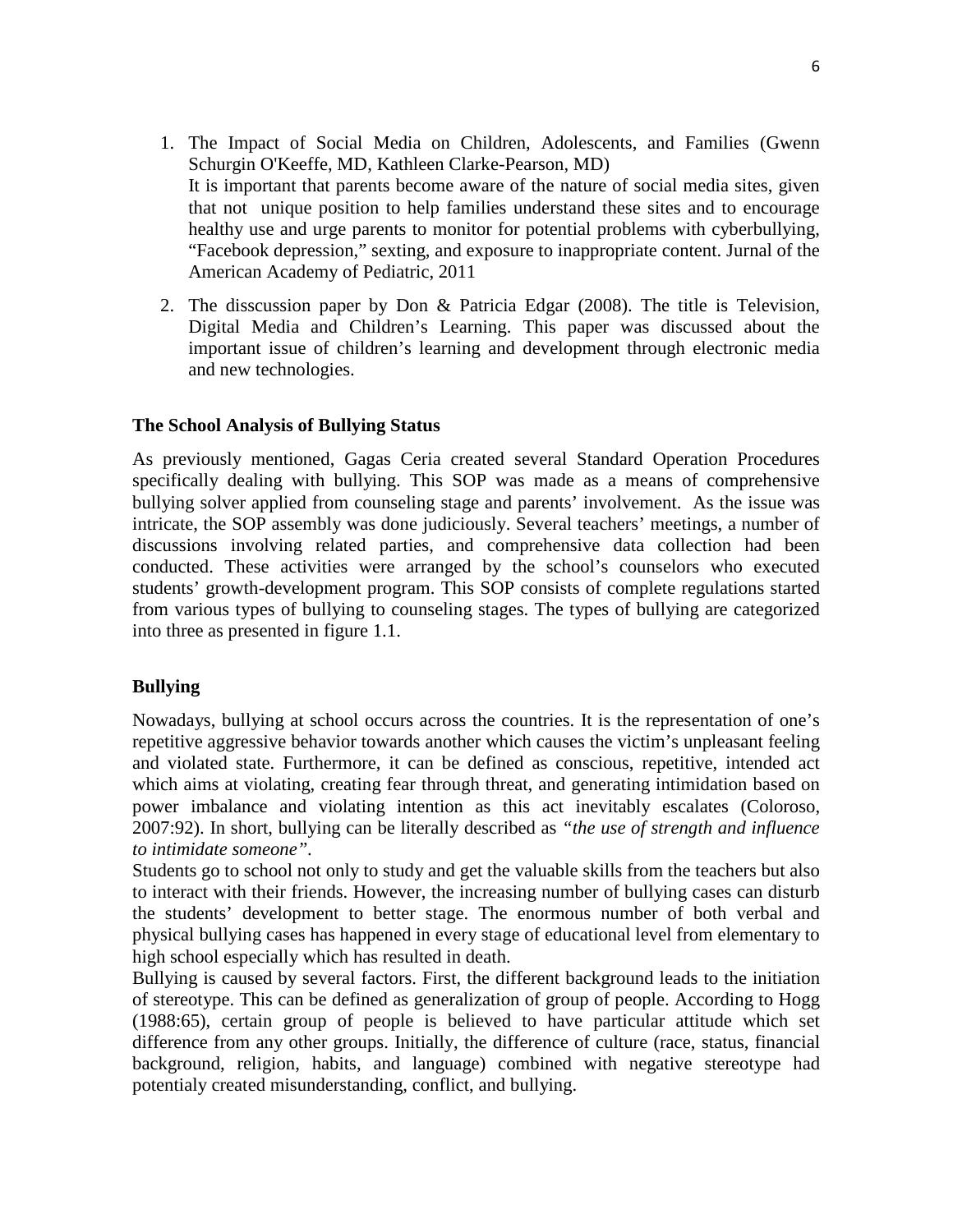As for the bullying at school, students intimidate others not only based on cultural diferences (race, language, and religion) but also social gap which is created within the school environment such as junior and senior students,ingroup and outgroup students and physical standard difference. This often triggers the insult of others' pride and dignity. As a consequence, the minority students had been challenged as they tried to overcome their self-acceptance of being different from the majority.

Second, students are not equipped with the knowledge of positive values which result in their incapability in identifiying the good and the bad. As the society develops to be more hectic, the initiation of good value in family is commonly abandoned. Many parents fully delegate their responsibility to school. They neglect the fact that students spend less time in school than they do at house. Unfortunately, this opportunity is rarely utilized by the parents to have their quality time teaching their children moral value.

The third is the mass media effect. A lot of scenes intended for children and teenagers in television expose inappropriate behavior such as violation. For example, the bullying at school scene performed by students to another frequently appears. This can be considered by teenagers who are mostly emotionally unstable as a bad example of how to act as more superiors to others. They can unpredictably apply it to their friends. Even the animation and cartoon which are mainly intended for children can contain violence. One example is Tom and Jerry which sometimes shows the act of torturing each other. It seems funny for the kids since they still do not realize the effect of applying the act to others.

| friend's<br>Teasing friend<br>Taking<br>friend's<br>Taking<br>$\bullet$<br>money by force<br>money by force<br>Hiding others'<br>both verbaly or<br>belonging<br>Speaking in high<br>$\bullet$<br>physically.<br>pitch<br>Insulting friend<br>Touching with<br>Commenting and<br>Complaining<br>$\bullet$<br>for<br>$\bullet$<br>$\bullet$<br>sexual intention<br>provoking others<br>doing the task<br>Swearing directly<br>assigned<br>Giving negative<br>or indirectly such<br>comment towards<br>Threatening<br>$\bullet$<br>as using the word<br>teachers'<br>teachers in<br>$\overline{a}$<br>"fuck" in social<br>explanation<br>whisper but still<br>media.<br>Swearing at others<br>doing the task<br>Insulting<br>friend<br>assigned<br>using<br>the<br>with a racist<br>following<br><b>Teasing Friends</b><br>expression<br>utterance.<br>Refusing to do the<br>$\bullet$<br>"stupid" "auitism"<br>Filling<br>others'<br>task but doing it<br>"crazy"<br>mouth<br>"slow"<br>with<br>eventually<br>"lame"<br>socks<br>Poking friends and<br>$\bullet$ | Level 1 | Level 2         | Level 3            |
|-----------------------------------------------------------------------------------------------------------------------------------------------------------------------------------------------------------------------------------------------------------------------------------------------------------------------------------------------------------------------------------------------------------------------------------------------------------------------------------------------------------------------------------------------------------------------------------------------------------------------------------------------------------------------------------------------------------------------------------------------------------------------------------------------------------------------------------------------------------------------------------------------------------------------------------------------------------------------------------------------------------------------------------------------------------------|---------|-----------------|--------------------|
|                                                                                                                                                                                                                                                                                                                                                                                                                                                                                                                                                                                                                                                                                                                                                                                                                                                                                                                                                                                                                                                                 |         | Turning<br>down | Stabbing<br>friend |

**Table 1. Child's Behavior**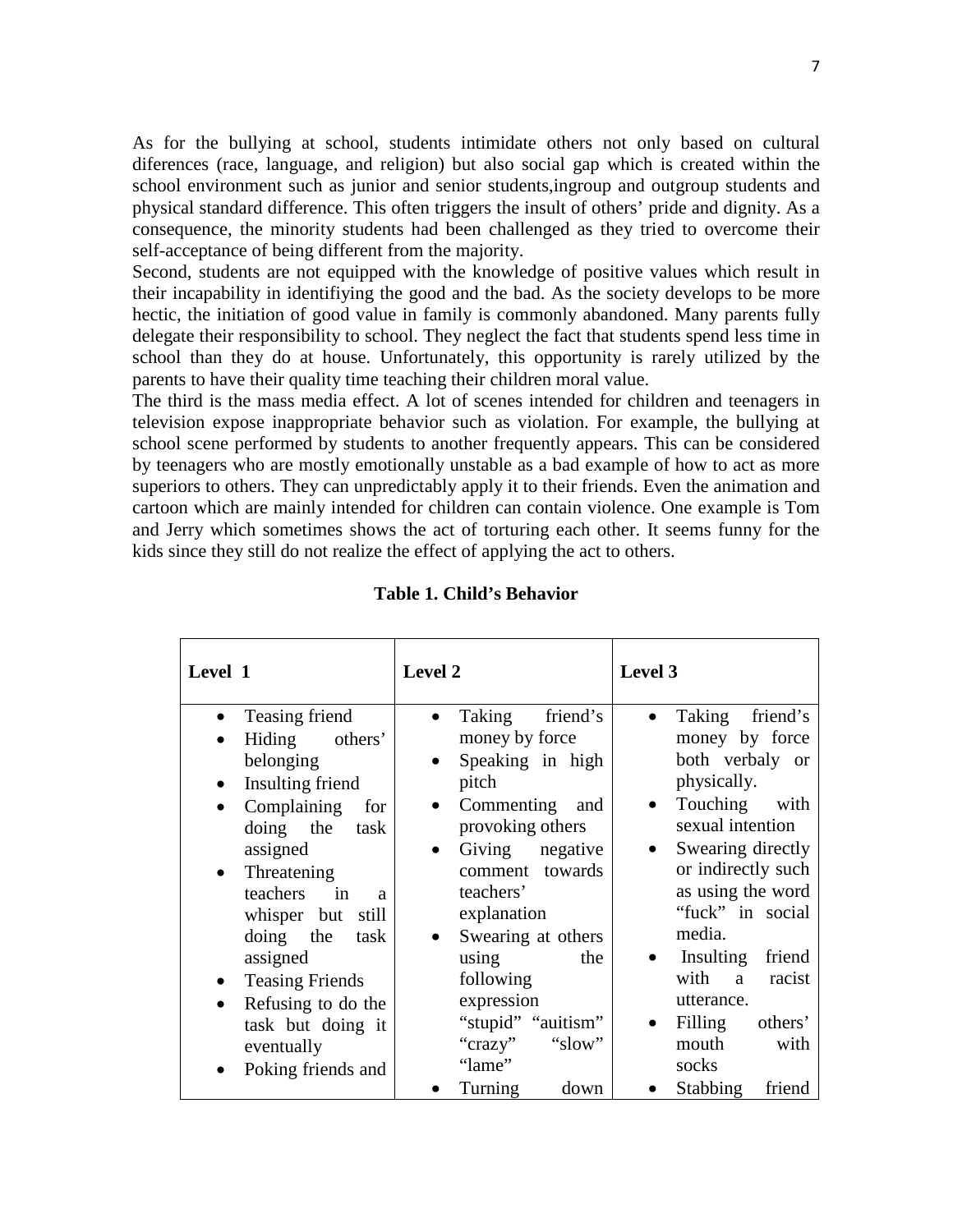| acting innocent         | others'                           | using pencil          |
|-------------------------|-----------------------------------|-----------------------|
| Taking<br>other's       | Refusing<br>and                   | Making<br>bad         |
| food for fun. The       | arguing<br>do<br>to               | comments<br>on        |
| repetitive act will     | assignment                        | teachers              |
|                         |                                   | on                    |
| lead to the next        | Insulting<br>fat                  | twitter, especially   |
| level.                  | friends<br>for                    | toprovoke friends     |
| Interrupting            | $\zeta$ $\zeta$<br>example<br>you | widely                |
| teacher<br>and          | do<br>cant<br>even                | Expressing anger      |
| student'                | simple<br>thing,                  | by kicking<br>out     |
| discussion.             | shorty"                           | things $\rightarrow$  |
| <b>Not</b><br>returning | Leaving<br>out<br>to              | agressions can be     |
| sport equipments        | ignore the teacher.               | done to things or     |
| where<br>to<br>they     | It's considered as                | people and there      |
| belong                  | the<br>level<br>next              | is an element of      |
| the                     | it's<br>when<br>done              | self<br>and<br>other- |
| Arguing                 |                                   | destruction           |
| the<br>teacher for      | intentionally,                    |                       |
| warning "It's ok        | Refusing to do the                | Accusing friends      |
| Ma'am. Don't be         | down-graded                       | for provocation       |
| mad."                   | assignment                        | Yelling<br>the<br>at  |
| Taking advantage        | Walking around as                 | for<br>teacher        |
| for<br>personal         | teacher<br>the<br><i>is</i>       | refusing to do the    |
| reason                  | explaining,                       | task.                 |
|                         | including<br>for                  | Intentionnaly         |
|                         | autistic students                 | hitting, kicking,     |
|                         | Kicking<br>and                    | slapping,<br>and      |
|                         | breaking lunch box                | pushing<br>others.    |
|                         | school<br><sub>or</sub>           | Spitting on friend    |
|                         | equipment for fun                 | Blaming,              |
|                         |                                   |                       |
|                         | Bargaining during                 | accusing,<br>and      |
|                         | lesson<br>with                    | deceiving friend.     |
|                         | inappropriate                     | Insulting teacher     |
|                         | manner                            | using song            |
|                         | Doing vandalism                   | Insisting<br>and      |
|                         | others'<br>to<br><b>or</b>        | threatening friend    |
|                         | school equipment.                 | Speaking<br>ill       |
|                         | Pushing others                    | about teachers        |
|                         | even for fun                      | Racism-based          |
|                         | Running aound in                  | insult, such<br>as    |
|                         | class during lesson               | 'You                  |
|                         | Snacking in class                 | Sundanese!'           |
|                         | before the lesson                 | Talking<br>and        |
|                         |                                   |                       |
|                         | Commenting                        | commenting            |
|                         | negatively towards                | while the teacher     |
|                         | other's success                   | is explaining the     |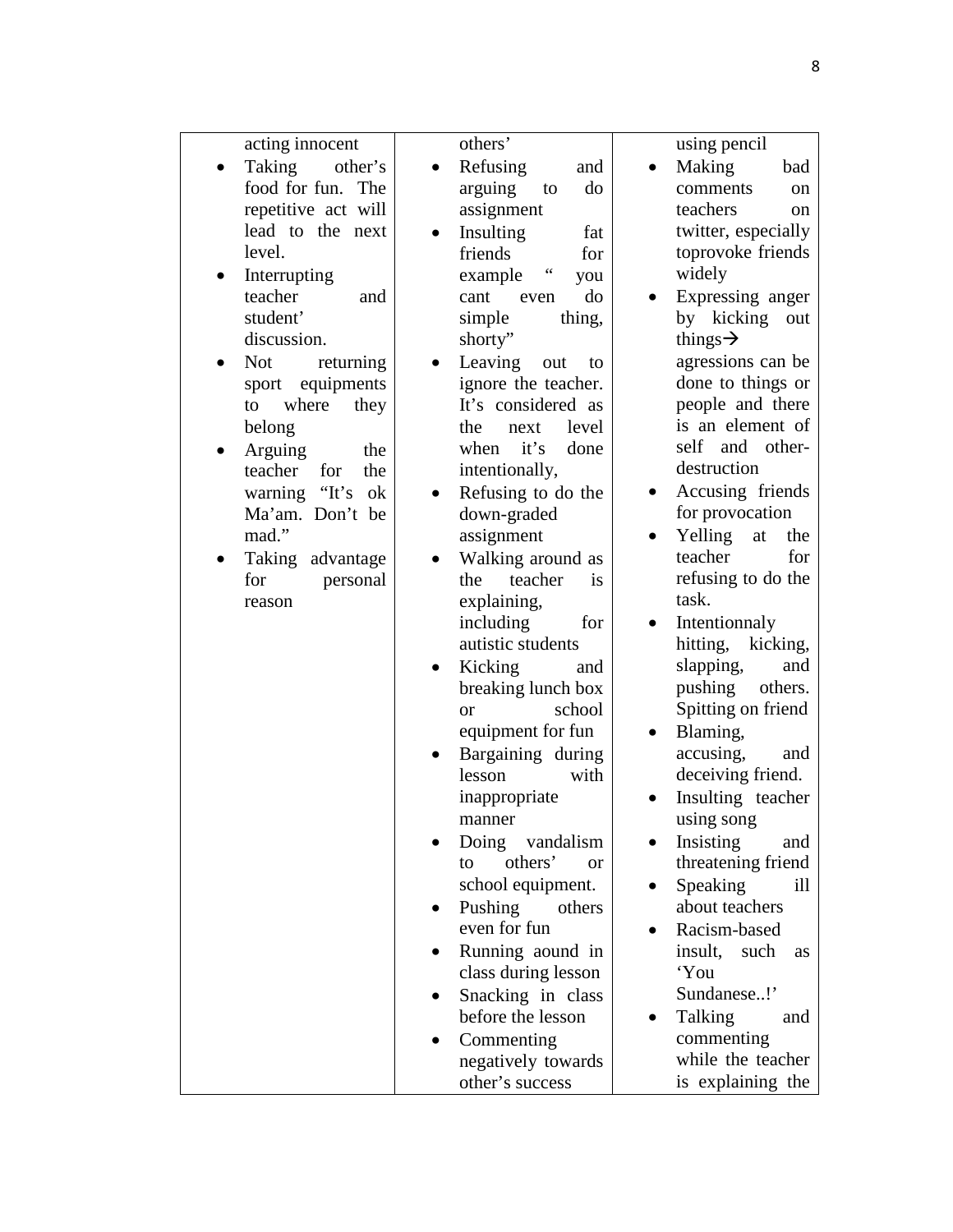| Do not say <i>magic</i><br>thankyou,<br><i>word</i> :<br>excuse me, please.<br>Avoiding<br>classmates<br>Arguing<br>the<br>teacher<br>the<br>for<br>warning in<br>high<br>pitch and annoyed<br>expression.<br>For<br>example, "It's ok<br>Ma'am. Don't be<br>mad."<br>Staying out<br>of<br>classmates.<br>Yelling at friends<br>Refusing others'<br>advice by making<br>gestures such<br>as<br>rolling the eyes<br>Manipulating the<br>situation and lying<br>making<br>or or<br>up<br>stories.<br>Escaping from the<br>teacher<br>during<br>lunch and making<br>the teacher chase<br>him/her<br>Making<br>refusal<br>gestures<br>as<br>refusing, eyes<br>rolling<br>$\overline{\phantom{a}}$<br>and<br>folding hands.<br>Vandalism<br>on<br>friend's desk | lesson.<br>Insulting<br>and<br>scolding friends<br>Throwing things<br>at teacher when<br>annoyed.<br>Taking<br>other's<br>belonging/deceiv<br>ing others, such<br>as making debt to<br>the food seller |
|------------------------------------------------------------------------------------------------------------------------------------------------------------------------------------------------------------------------------------------------------------------------------------------------------------------------------------------------------------------------------------------------------------------------------------------------------------------------------------------------------------------------------------------------------------------------------------------------------------------------------------------------------------------------------------------------------------------------------------------------------------|--------------------------------------------------------------------------------------------------------------------------------------------------------------------------------------------------------|
|------------------------------------------------------------------------------------------------------------------------------------------------------------------------------------------------------------------------------------------------------------------------------------------------------------------------------------------------------------------------------------------------------------------------------------------------------------------------------------------------------------------------------------------------------------------------------------------------------------------------------------------------------------------------------------------------------------------------------------------------------------|--------------------------------------------------------------------------------------------------------------------------------------------------------------------------------------------------------|

Source: SD GagasCeria (2009)

When there are students committing physical, mental and verbal violence, it needs to be considered whether they did the violence by chance (unintentionally) or indeed they did it on purpose from one student to another student. Sometimes at the level 1, the student committing the violence has the desire for revenge due to repetitive bullying he/she got.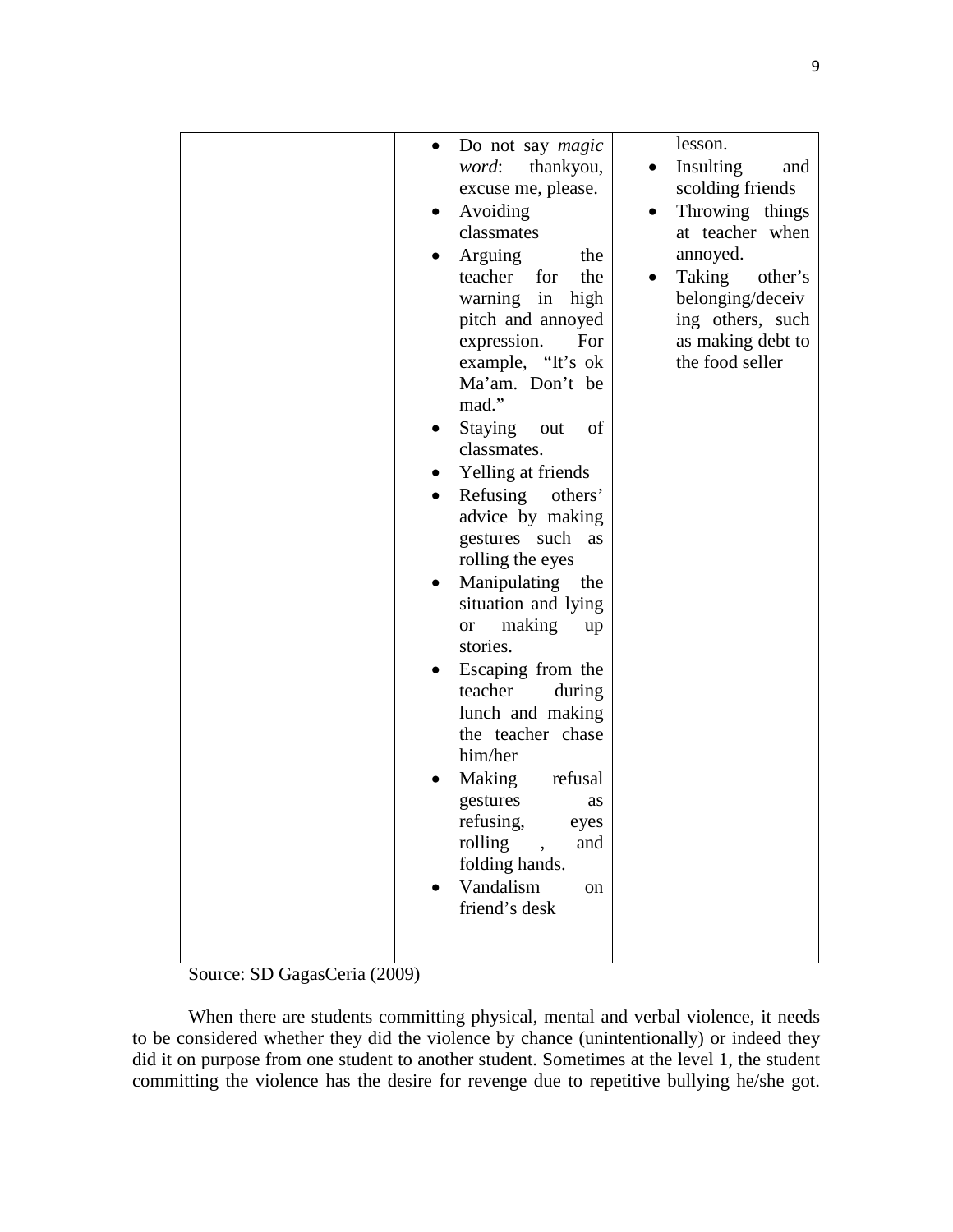The barriers often faced by the school of Gagas Ceria is in terms of processing or analyzing whether the student has certain objectives, reasons, or an element of deliberateness in doing the violence, or it was just a joke. Bullying is most prevalent occurred in grades 4,5 and 6. Students who committed the offense come from different ethnic, economic level (although most of the students of Gagas Ceria come from the upper middle economy), or academic achievement of students from moderate to high achievent. However, the victims of bullying in grade 6 and 5 are children with special needs of dyslexia. Children with dyslexia have limited cognition to perceive problems. Generally they have problems in reading the situation. The utterance spoken by their friends or teachers may be perceived differently by them. Such condition is considered fun by their friends and they often make it as a joke. Sometimes they do not realize that it is one of the offenses of violence.

So far, no bullying actions occurred based on gender. There is not intimidation found for example from a group of male students to female students due to gender issues. However, if there are bullying actions or someone is bullied, female students more easily talk to their their teacher than the boys.

#### **Bullying and sexual content as one of the negative impacts of technological evolution**

The use of gadgets by students is arranged properly by the school of GagasCeria. The communication activities between students and their parents while they are in school are facilitated by SD GagasCeria. The school provides a telephone available in the school's front office to be used by students when they need to contact their parents. Students of GagasCeria are not allowed to carry the gadget (phone, tablet or laptop) to the school area. However, exceptions are applied to upper-class students (grades 5 and 6) who get permission to carry cell phones to school with written permission. The permit is proposed by parents containing specific reason to obtain approval from the principal. The principal does not easily give his/her permission. Mobile phones are allowed to be activated if the students are outside the school area and out of school hours. Students can bring their inactivated mobile phones and their mobile phones become the responsibility of each.

Verbal bullying that happens at school can generally be resolved. Many students receiving unpleasant treatment from their friends can communicate the event well to their teacher or homeroom teacher, so that the conflict can be directly resolved quickly.

The more difficult bullying to overcome is the bullying through media or gadgets they have. It is more difficult to be controlled by the school because the school cannot certainly monitor them when they use their gadget outside of school.

It was started from a chatroom group of "Line" formed by students of grade 4. 34 students of the 54 students in grade 4 were members of the chat room of social media "line". Initially, they were intended to make the chatroom in social media to ease their communication among students of the class. But after a while, this chatroom was contaminated by the bullying content of some students against other students. At the beginning, the conversation in the group ranged from about lessons or homework. But then some of the students began to do a text bullying (bullying done via text messages) to other students. Such messages contained taunts, insults, even a provocation asking other students to not accompany the other students. Finally, teacher acknowledged this Line chatroom activity based on reports from parents who accidentally saw it in their children's mobile.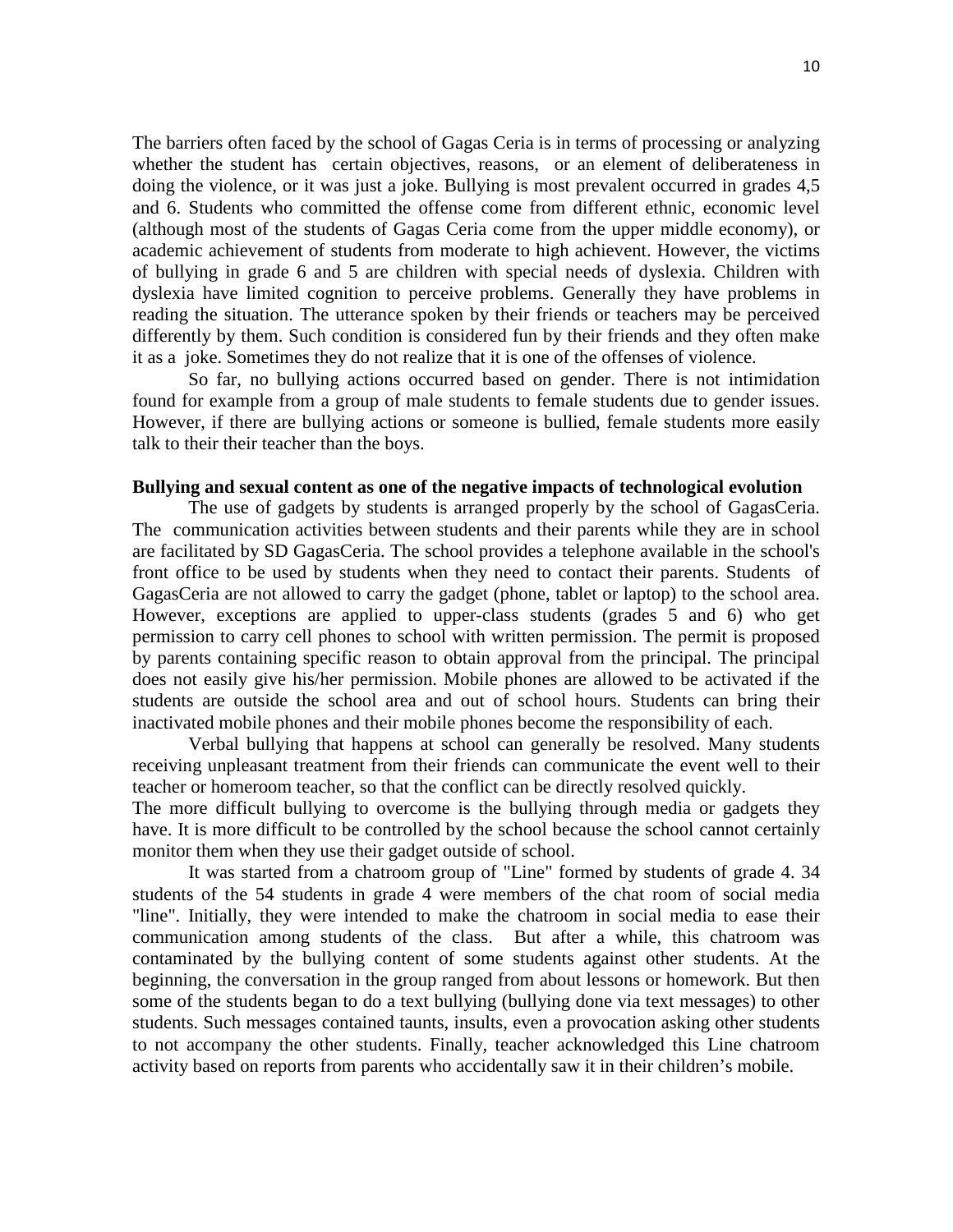In addition to cyberbullying actions that could be seen in the Line group, there was a student uploading adult pictures and sending them to some of his friends by a private network. The interesting facts were found and it was surprising, the students sharing text bullying were students who is actually "popular", while students uploading and sending adult content were known to be very quiet on a daily basis in the classroom. This is very dangerous. Sexual content dissemination through the media can affect children quickly.One thing that children learn from the media are gender roles. Comstock (1991) review a research and the result is the role of gender socialization influenced by the media (Baran & Davis, 240)

#### **The handling of bullying and sexual content**

Each level of violence has its own handling. At the beginning of violations, the school gives warning, but if the incident are repeated then we come to the level of timeout. Learning treatment given by the school on bullying is punishments consisting of: timeout, isolation and suspension. The timeout is conducted when a teacher sees the situation of violence on students. The teacher will separate the students in conflict then invite them to think and have discussions. If the violation occurs repeatedly, the teacher will rise it into the level of insulation in the following day (after 1 day). A timeout is decided by those at the level of the teacher and vice-principal. When there should be an isolation with students separated on one day, it must be a decision made by the school. Teachers will report the violation to school, then the school will analyze the problem. The right of teachers is only to decide the timeout, and it is the right of the school to grant the insulation.

The cyberbullying and sexting case made the entire 4th grade parents to be collected by the school. The school together with the parents discussed and formulated policies to handle bullying and sexting that had occurred as a result of cyberbullying. The line group of  $4<sup>th</sup>$  grade was dissolved. Moreover, the use of gadget by students must be under parental supervision.

The students sharing sexting were placed in isolation penalty level. They were 4 students and all of them had a quiet character. Parents of these students, their teachers and school psychologists provided counseling and guidance as well as direction to the children. Furthermore, the school provided supervision for 3 months. At the level of grade 4, 5, and 6 are now permitted again to form a chatroom group, and teachers also become members of the chatroom group.

SD GagasCeria has a program of GagasCeria Season (GCS) which is held three times a week for 30 minutes. At GCS activities, the theme of self-improvement to build student's character is applied. GagasCeria includes the learning of media literacy, sex education, and self-development. At that time, GagasCeria continually educates students about the negative effects of media technology relating mainly to the bullying and sexual harassment. At the activity of GCS, SOP of violence is socialized, in addition to the Student Orientation (MOS), which is usually done at the beginning of the semester at each grade level. After the 5 months of enforcing strict surveillance of gadgets usage, cases of bullying have never occurred again in the SD GagasCeria.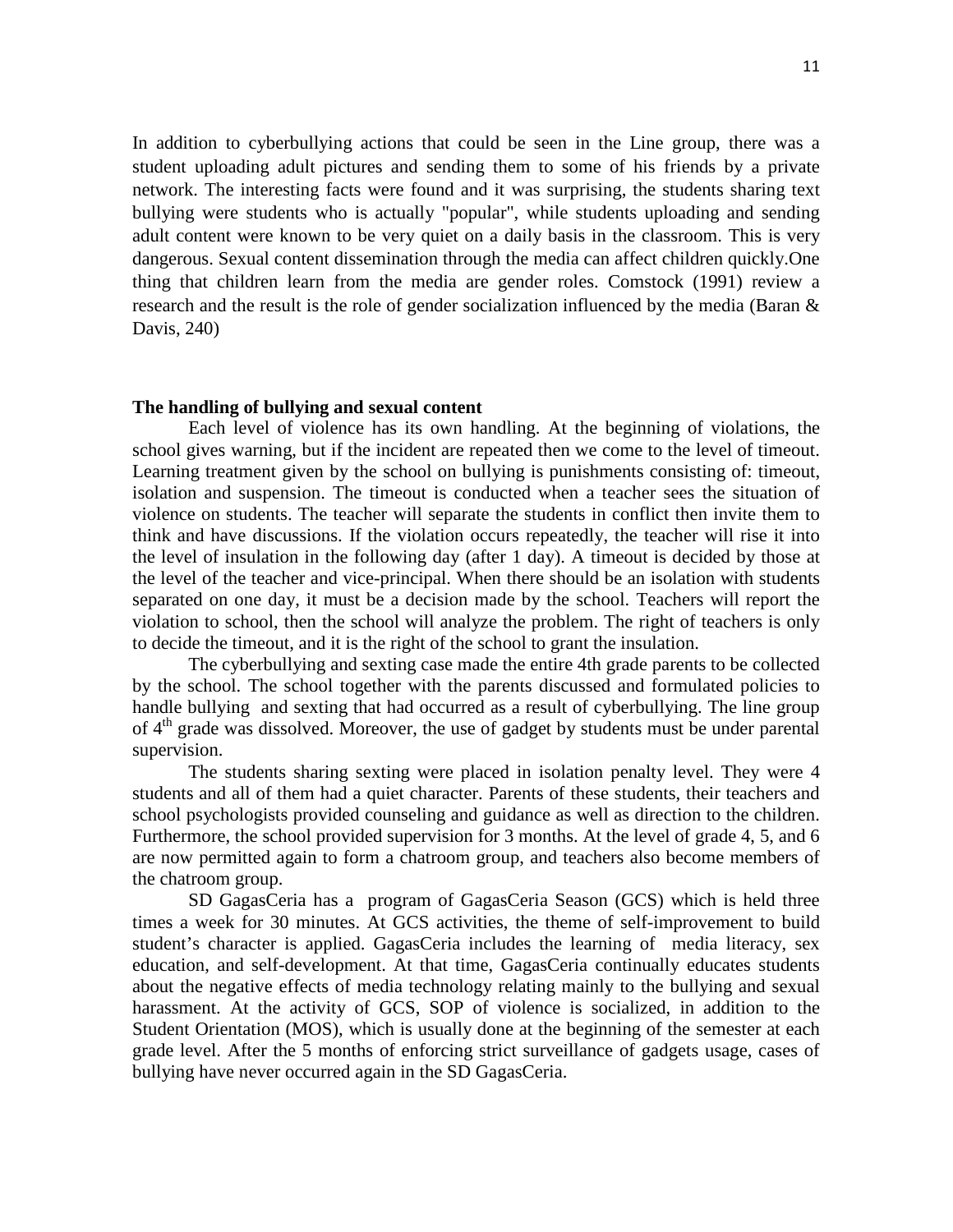The 4th grade students of GagasCeria were as many as 53 people. At that time they formed a chat group of "line". Only about 10 students did not join the chatroom group. Initially they talked about school's tasks, examination, and other school activities.

In the process, there were some problems with the use of gadgets, especially as the effect of the chatroom.

1. The existence of a gap among them that led to bullying asking not to be friends with a particular student.

2. The entry of "adult" content committed by a student.

The problems are known by:

1. Report of parents who often check their children's mobile.

2. The emergence of conversation between students heard by his teacher at school.

The teacher heard the conversation of 3 boys from class 4A and two students from class 4B.

There was a discussion with the students asking where the adult contents came from. In the chatroom group teachers did not become members of the group.

In GagasCeria, children are not allowed to bring mobilephone or other gadgets. Only students in grade 5 and 6 who have permission from the principal are allowed to carry the gadget. Students allowed to bring their gadgets to school are usually those who go to and fro between school and home by themselves. They need to take mobile phone to communicate with their parents. The proposal to bring gadget to school is conducted along with the permission request in writing from the parents submitted to the principal. However, the use of mobile phone is permitted when students are out of the school area. In the area of school and learning-hours, the mobile phone must always be kept in class and in a state of non-active, including at breaking time. In GagasCeria, students can use fixed phone of the school to contact their parents when it is important, and parents are allowed to call their children when there is something urgent through the fixed phone. **Cases** 

Some cases are found. Some students who are still waiting for being fetched or want to play first in school after the school hours, often use their mobile at certain places(still at school area). The mobiles of the students are usually given by their driver or baby sitter (nurse), then the students will use the mobiles with his friends in cluster.

It is not allowed and the student will be immediately reprimanded.

#### **Current state:**

- 1. No more students use their mobile phones in the school area despite learning hours are over.In contrast to the most of the elementary schools in Bandung, which allow students to bring and freely use their gadgets at schools, the school of GagasCeria imposes a ban on carrying and using mobile phone in the school area.
- 2. In some events, in the context of learning the school allows students to bring their mobile phones. For example, in the interview activities students may require a gadget. A student have a task to interview informants and others should record it. In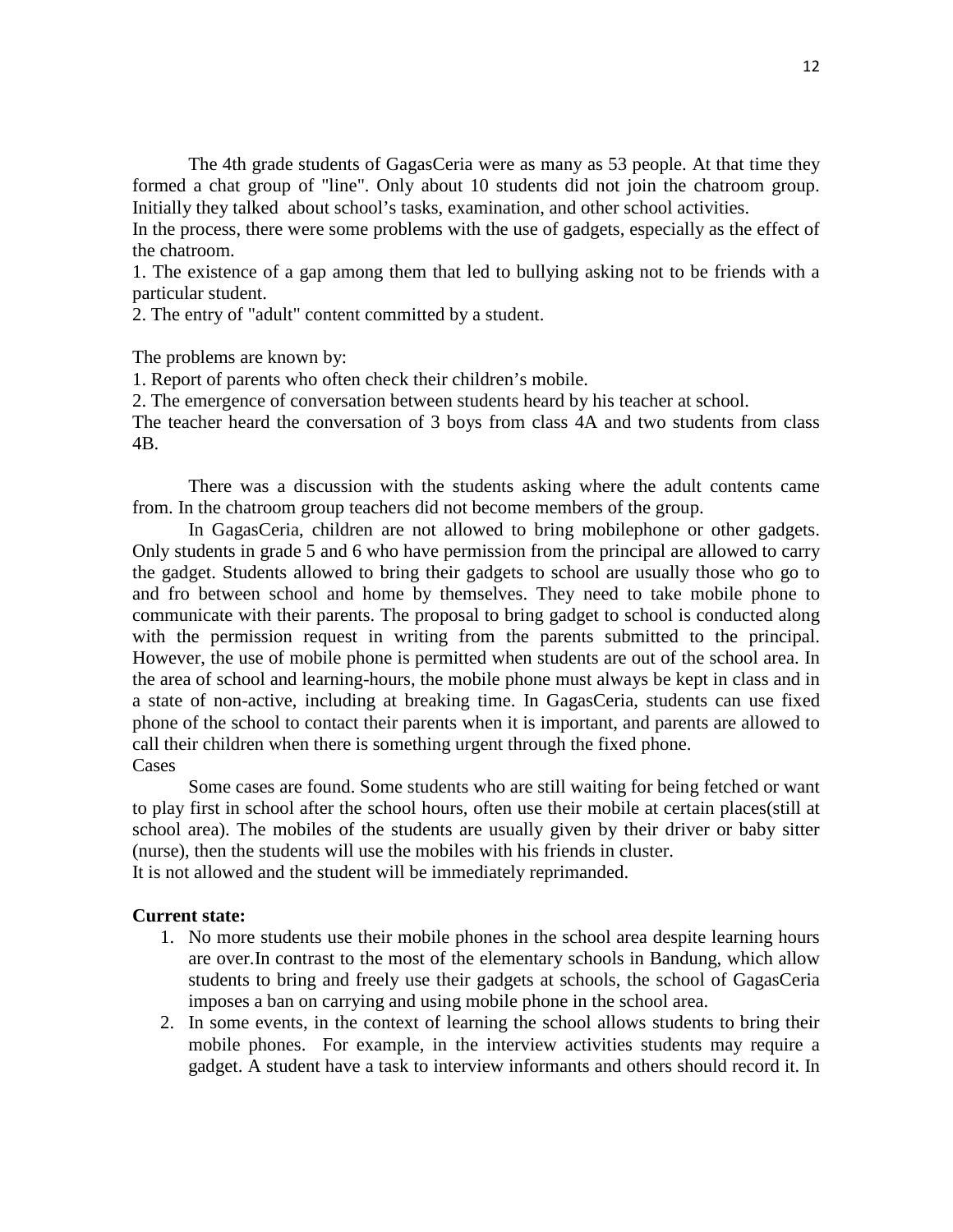accordance with the learning-activity, students are allowed to bring their gadget with a notice to their parents.

- 3. The school allows students to activate the mobile only when they are in the time of particular lesson requiring such gadgets. Before the mobiles are needed in particular lesson, the homeroom will collect the mobiles and give the mobile back when the lesson begins. Now every class the same grade has already created a group of line with their homeroom teachers as watchdogs of the group. The group creation is to communicate learning activities.
- 4. Parents with classroom teachers and vice-principal create a Whatsup group. It is worthed because through the group the school can be intensely communicate with parents.
- 5. GagasCeria has never performed gadget raid, but as long as the supervision we have never seen students use their gadgets during school hours or in the school area.
- 6. Intense communication between teachers and students is done through the media of a line group.

#### **School activities to bring out the positive effects of the new media**

Now the government of Bandung is designing digital schools. The initial program, students of Grade 6 have already started doing online examination exercises using Edmodo program (SEAMEO program of Southeast Asia). Some schools in Bandung have started being appointed by the mayor to apply the Edmodo program, including SD GagasCeria. In January 2015, in Gagasceria, at the beginning of semester II, several principals who have the ability according to diknas to be the digital schools were invited by the educational department of Bandung. Not all elementary schools would be appointed to run the program. The Edmodo programs of SEAMEO have good programs for students. It has led to an international program. Students can have their pen friends who are located in the region of Southeast Asia.

Starting from 2014 SD Gagas Ceria has been introduced to the program Edmodo. The program is designed to be accessed by students anywhere either in the classroom or outside the school. In the exam training activities, the school allows students to bring their gadgets. With one condition, they only use their gadget out of school hours and out of the area of SD GagasCeria. Edmodo is a free learning website that can be used by teachers/ lecturers, pupils/ students, schools / universities and so on.

The purpose of Edmodo program is to use online examination in school entrance. SEAMEO works with the mayor (national education department) to create a digital city. The mayor adopts SEAMEO. There are only some schools directed to be the digital schools. The additional value to be digital schools is dedicated to students. Support given by the school regarding the facilities to support the fulfillment of Edmodo is the development of an excellent computer laboratory.

Media literacy is given in ICT lessons. In grade 4, students begin to discuss how to use the Internet wisely. The theory will be given in about one hour, but the learning process will continue during the learning hour of ICT. So far, the Edmodo program does not have negative effects despite it brings positive value for students. The Edmodo program can be accessed through a regular mobile phone.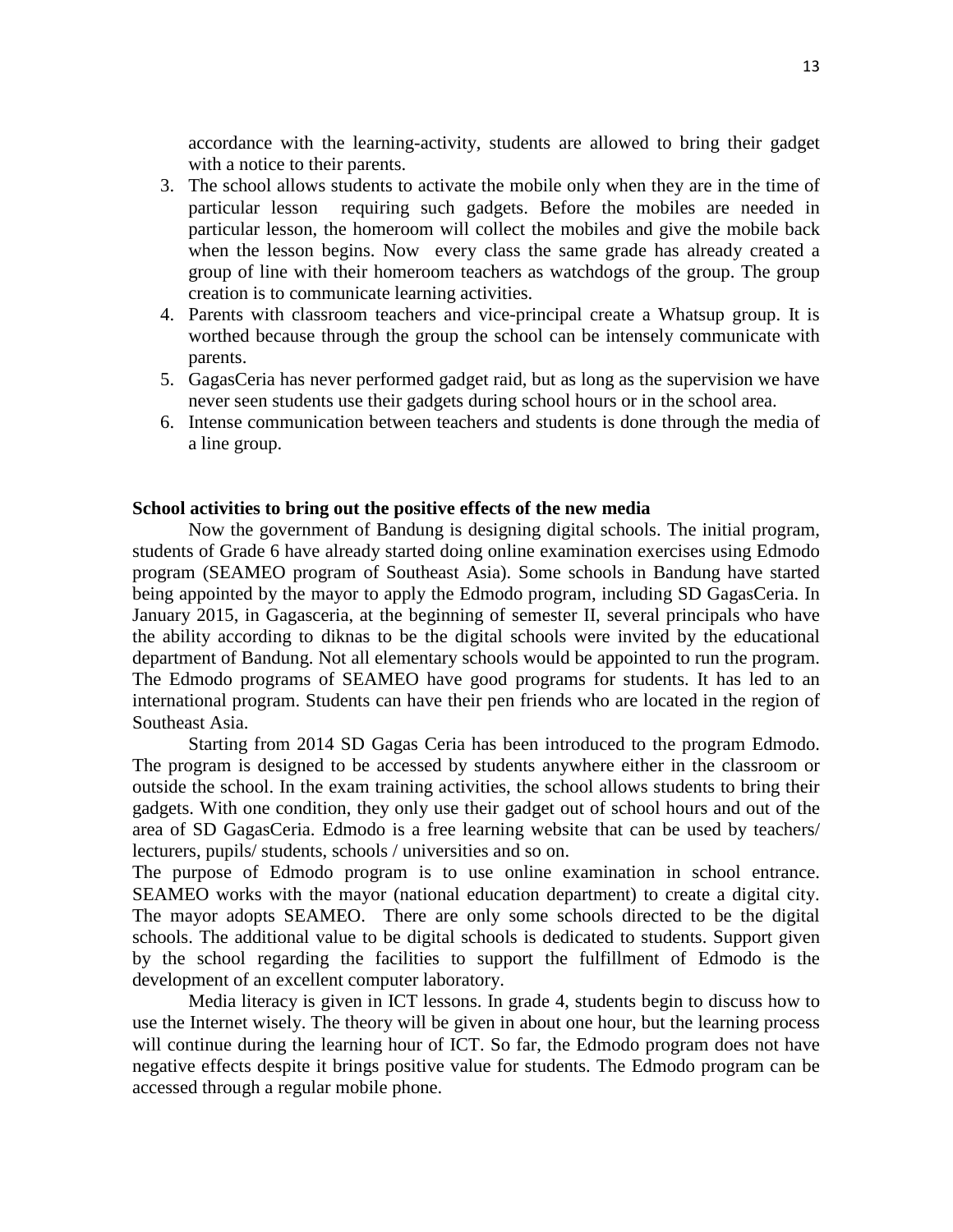The exam practice is performed once a week for one hour once in 1 year ahead of the national exam. In addition, students can do the exam practice at home and it is checked by their parents.

Request permission to equipped their children with mobiles tends to increase, especially from students in grade 4,5,6. Their parents believe that their children are able to keep their gadgets.

Since 2014, GagasCeria has already started to improve its Internet system. So in every room, there is a hot spot area. It is dedicated for teachers and students. The system is provided for students in their learning process. The school does not provide computers in classrooms, and the subject of Information and Computer Technology (ICT) take place in Computer Laboratorium. The computer lab of GagasCeria is certainly designed to make students comfortable learning computer. During the ICT lessons, students have no chance to play games or open another website.

Until now, SD GagasCeria begins to use Microsoft of 365 as a special education software. The program is dedicated for students to be used as a source of learning and to upload the work that can be assessed immediately by teacher. Parents can also access into the program so they can see the results of their children's work, wherever and whenever they want. The space and time are unlimited. Previously, teachers can upload work only if their students were at school. The microsoft program is applicable to all the levels of grade from grade 1 to 6.

- 1. Commonly, the well-known Microsoft Office Proffesional Plus has already included the original package and it can be updated because it a part of Office 365. For example: Microsoft Word, Excel, Access, etc.
- 2. Exchance Online, a package of Office 365, is a medium of information exchange and has a size of 50 Gb of storage containing works and works to be completed, which can be collected together according to the needs and users. In the learning process, lecturers and teachers can prepare their assignments being able to be accessed, completed, and collected, as information exchange learning.
- 3. Lync Online is a program for communicating among users who have added to the contact. In Lync Online, users can also exchange information and come together into a group that are able to share their work or any information required. It is quite similar to chat media but the program directly connected with other programs in the package.
- 4. SharePoint Online is the place where we do work together, share and facilitate the work of the group that can be accessed anywhere we want. We get the advantage of the program when we work on a package of work together using the program.

So it can be concluded that the 365 Office program is a complete program package allowing its users to access information anywhere and anytime. Moreover, it can be stored in a cloud and can be shared with other users who have already become friends. This package is also similar to social media among users of Office 365, and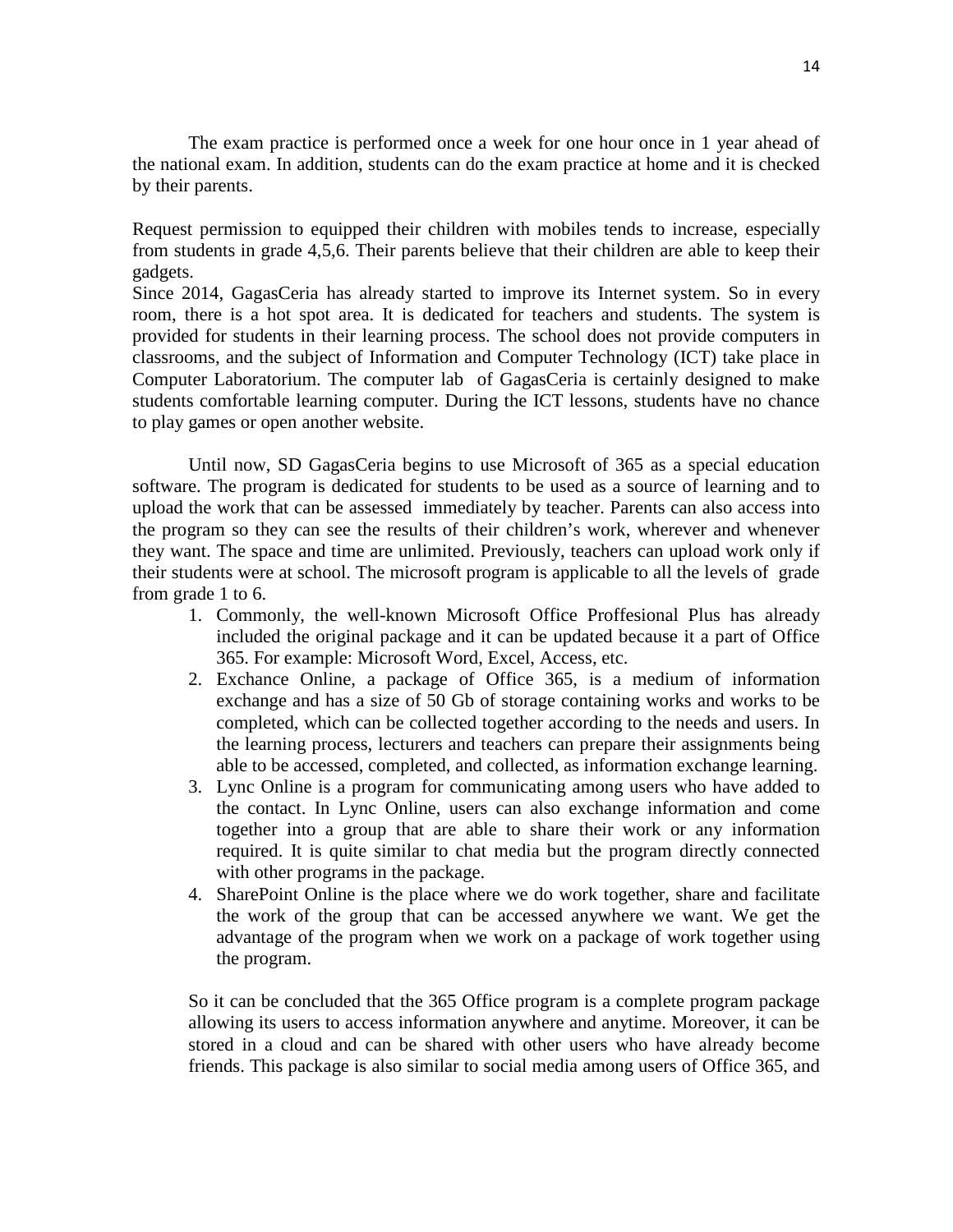can make it easier to do things together. Office 365 is a package of some useful and complete programs for learning in schools as well as in business companies.

#### **Handling the negative effects of gadgets usage**

The ownership of mobile phone by students: 10 students do not have their own mobile phone. Meanwhile, not all students bring their mobile phone to school. After the violence happened, the parents of 4 grade students were invited exclusively by the school through a letter sent via email. Parents must attend the meeting due to the importance of the perceived situation.

At the end of the semester the students were evaluated by teachers and presented by homeroom teacher to their parents at the end of the first semester of 2015.

There are students who are still in mentoring the use of gadgets in their home, and there are also students who have passed from mentoring the use of gadgets in their home by their parents.

The school provides counseling from a psychologist for one semester for handling the problems. Teachers receive trainings how to cope with a growing influence among students, for example, how to tell students not to utter and share words relating to sexual content. Parents to come to school, made an agreement with principal, psychologist. The agreement being evaluated in one term and at the end of the term, parents were asked about the agreement. Who got teaching training about digital school are teachers and students of grades 4,5, and 6.

#### **Conclusion**

- 1. Besides having positive effects, new media also have negative effects on students. Children have not had a powerful filter to choose which information is acceptable and which are not. Likewise, children are still not able to filter out which information should be shared and which one should not.
- 2. SD GagasCeria performs rapid action to combat the negative effects caused by the use of gadgets among its students. However, the school realizes that in the present situation it is difficult to be separated from new media.
- 3. To prevent and mitigate the negative effects of the problem at school, a good and intensive cooperation between the school and parents are needed. A guidance of full attention and affection, without judging the child, will bring confidence and precious to the child. Children who grow up with full appreciation will become the children who respect themselves and others.
- 4. If people use the gadget wisely, it will bring positive benefits to them. School of Gagasceria realizes that it is difficult for people not to use the gadget. Fortunately school can make use of the gadget into a positive by applying Edmodo and Microsoft applications 365 which bring many benefits for students .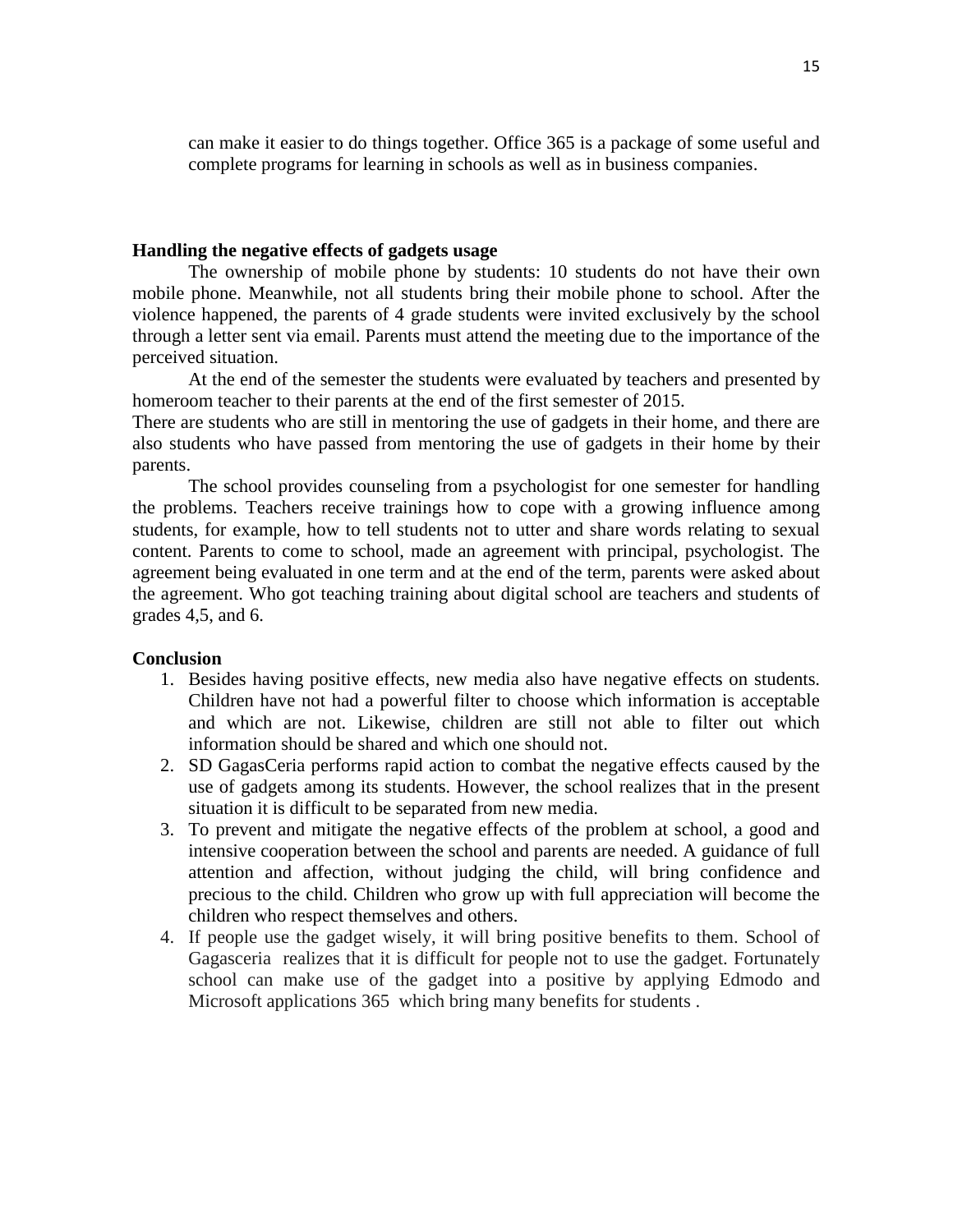#### **Recommendation**

- 1. Elementary school age children should not given the gadget into the teenage years on. If the children want to find the information or the source material from internet, then it is better children use the personal computer and accompanied by parents at home .
- 2. Elementary school age children should not carry the gadget to their school. That makes student won't focus on learning and cause jealousy.
- 3. Applications which have the function of " parental control " is necessary to assist children who use internet media .
- 4. At school, students, teacher, school management and parents should not only be introduced on the progress of communication technology, but must also be taught how to use the media wisely .
- 5. Media literacy should be held more frequently in schools with audience target are students, teachers, school management and parents .